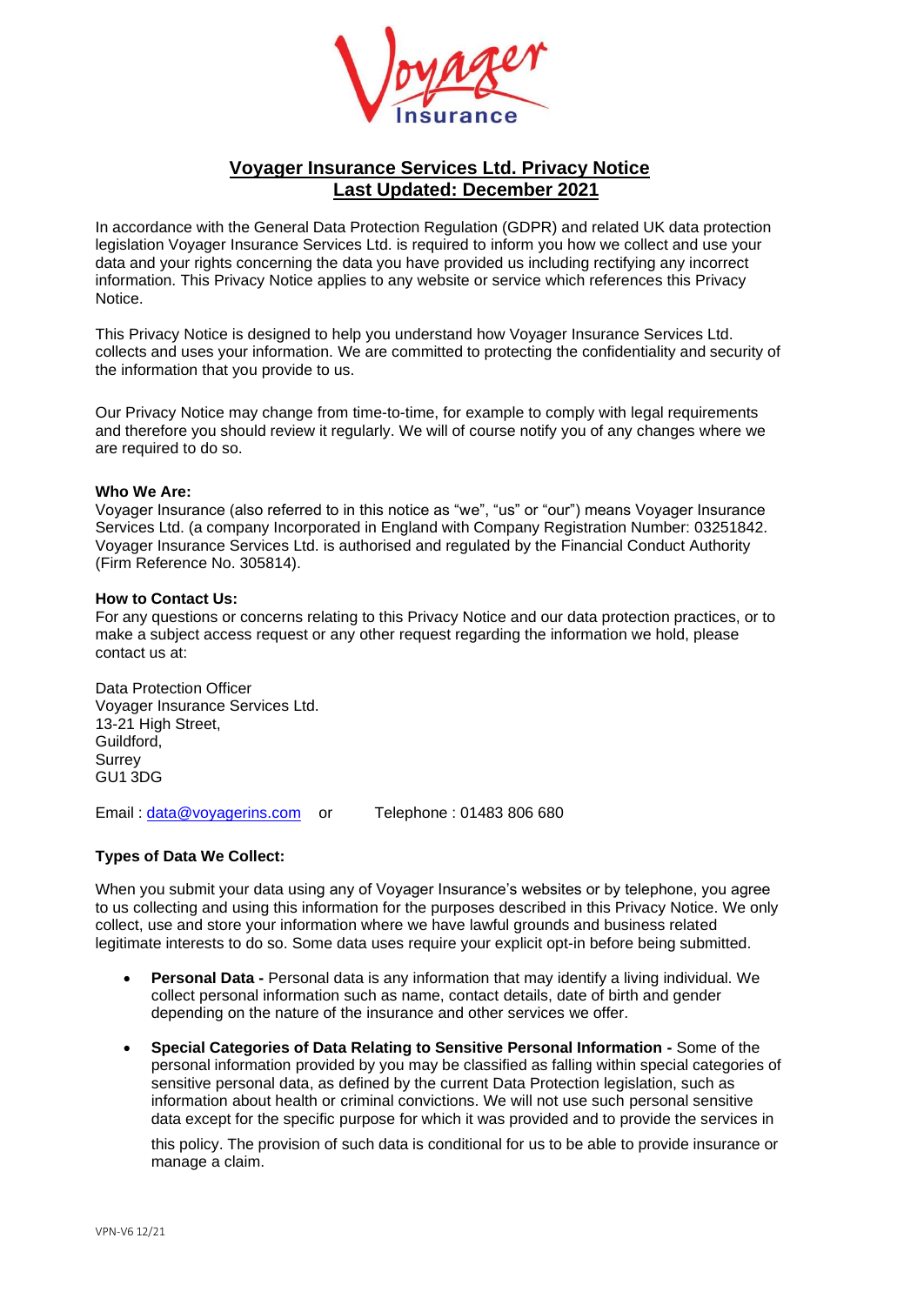

If you provide us with information about another person, for example another family member on a family travel insurance policy, you are confirming that they have appointed you to act on their behalf to consent to the processing of their personal data, including special category data, such as medical conditions, and that you have informed them of our identity and the purposes (as set out in this Privacy Notice) for which their personal data will be processed.

#### **Transfer of Personal Data Outside the UK:**

Certain personal information held on our Information Technology systems may be transferred across geographical borders in accordance with applicable law.

By providing us with your information, you consent to the collection, international transfer, storage, and processing of your information. These transfers are governed by European Union (EU) standard contractual clauses or equivalent data transfer agreements to protect the security and confidentiality of personal information.

If you are visiting any of our websites from outside the UK your visit will necessarily result in the transfer of information across international borders. By visiting this site and communicating electronically with us you are consenting to these transfers.

## **Why We Collect Data:**

Voyager will use the personal data (including any special category data) submitted to us to provide you with our services:

- 1. quotes for our products and the ability to purchase policies based on this information
- 2. for administration and customer services in relation to a quote or purchased policy
- 3. to analyse your preferences & website usage and display online advertising based on your web behaviour
- 4. to ensure that post-sale content, services and advertising offered are tailored to your needs & interests and to enable you to leave customer feedback.
- 5. to enter you (at your request) into a financial promotion and offer you related products for a limited period afterwards.

We will keep your information for a period of 7 years for purposes 1 & 2 (for quote data this is reduced to 2 years) at which point it will be securely destroyed. We may need to share your information with third parties involved in the administration and servicing of your quote or policy including: insurers, service providers, agents and introducers for the above purposes, for example to aid processing a claim. Voyager Insurance may disclose your personal data to comply with a legal or regulatory obligation.

For purpose 3 your data is collected anonymously using 'cookies' via our websites and for purposes 4 and 5 you will be required to opt-in to allow us to contact you from time to time to update you with relevant news and to inform you of other Voyager Insurance products that we think you may be interested in. You will have the right to opt-out of purposes 4 and 5 at any time by clicking the 'unsubscribe' link in any emails or by emailing [marketing@voyagerins.com,](mailto:marketing@voyagerins.com) otherwise, we will retain your data for a period of 2 years before asking you to opt-in again, otherwise your data will be deleted.

We use information obtained from other reputable sources which operate in accordance with the GDPR to comply with our legal and regulatory obligations:

Insurers pass on information to the Claims and Underwriting Exchange Register (CUE), run by the Insurance Database Services Ltd (IDS Ltd) and the Motor Insurance Anti-Fraud and Theft Register (MIAFTR) run by the Association of British Insurers (ABI). The aim is to help us to check information provided and also to prevent fraudulent claims. When Voyager Insurance deals with a request for insurance, we may search these registers.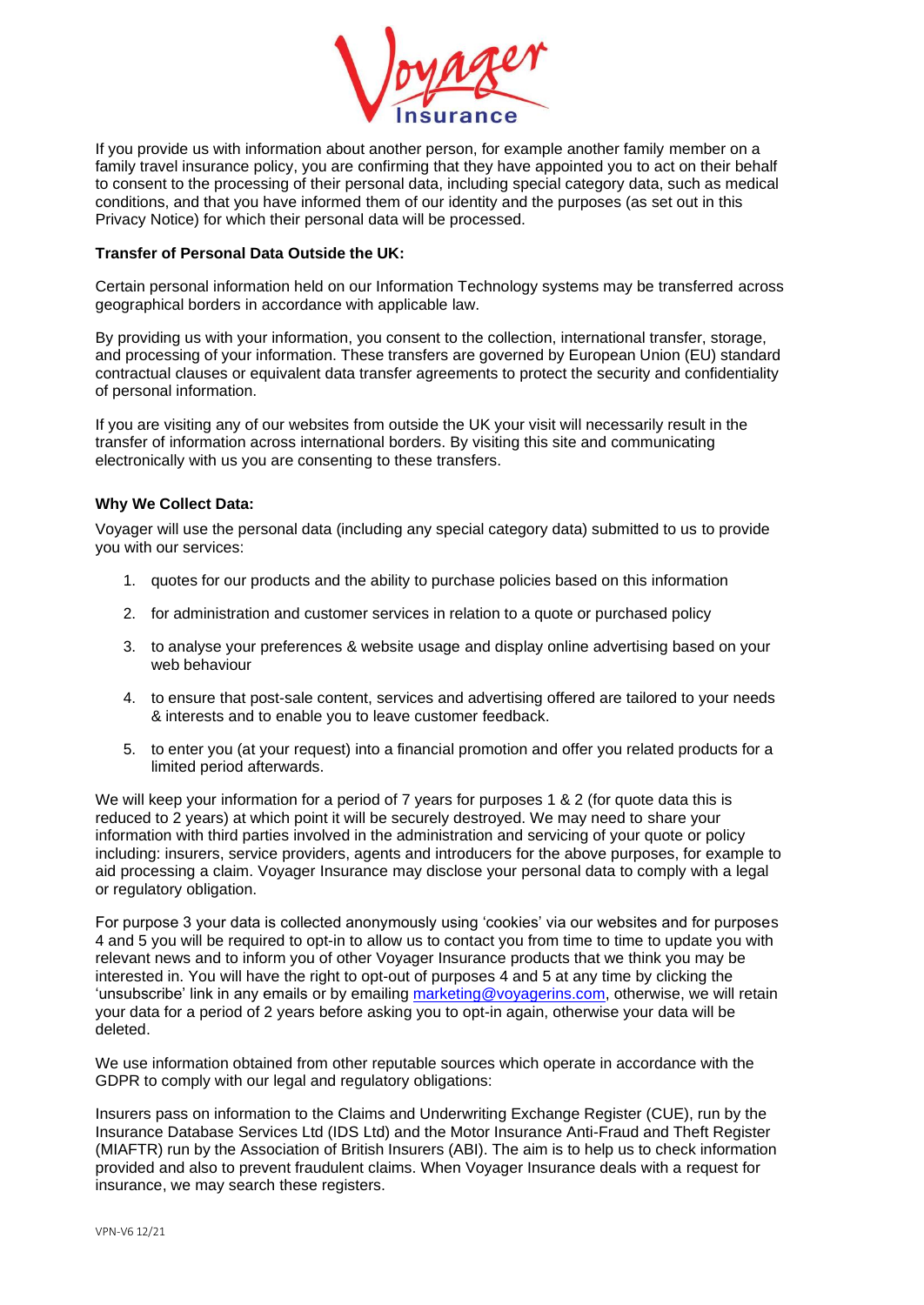

## **How We Collect Data:**

Voyager Insurance will collect personal and sensitive data through different sources including data submitted through forms on our websites, telephone calls and application or quote request forms.

Voyager Insurance uses 'cookies' to collect information about how our websites are used. A cookie is a very small text file placed on your computer by a web browser, which has been sent by a web server. Some cookies require your explicit opt in to collect and process your data. Information gathered using cookies is used to improve how our websites cater for your needs and identify any technical problems.

Any of our sites that offer online shopping may also use cookies to remember and process the items in your shopping cart and where permitted, we may associate personal information with a cookie file in such instances.

If you don't want cookies, you can set your computer to warn you each time a cookie is being sent or turn off all cookies through your browser (e.g. Microsoft Edge, FireFox, Safari or Google Chrome). Check your browser's help menu to learn how to change or update your cookie settings.

**Please note:** if you disable cookies, you may be unable to access some of the features of our websites.

When you visit our site, we may also log your IP address, a unique identifier for your computer or other device you use to access the Internet. In these instances we will ask for your explicit opt in to record this data.

Some of Voyager Insurance's web pages and e-mails may contain electronic images called web beacons (these can also be known as tracking pixels, pixel codes or pixel tags). When they are used on websites, web beacons allow us to count visitors who have viewed specific web pages and pass anonymised data for analytical purposes; in e-mails or newsletters web beacons allow us to count how many subscribers have read them.

Web beacons are used by Voyager Insurance to develop anonymous statistical information about marketing activities and the features that interest consumers with the aim of providing targeted content.

Web beacons will not be used to access personally identifiable information without your consent.

Telephone calls may be monitored and/or recorded for training and compliance purposes.

## **Who We Supply Data to:**

We may need to supply your personal information to third parties, but we will only do so to those organisations involved in the introduction of business, administration or servicing in connection with any product you may buy from us. This includes insurers, agents, introducers, claims handling and emergency assistance.

These third parties may use your information for purposes such as statistical and trend research and analysis which may include computerised processes which profile you. Automatic profiling helps them to understand, predict and forecast trends in insurance products.

We will automatically send you a customer feedback request from our nominated provider on a legitimate interest basis unless you have already opted out of leaving feedback with our nominated provider. Your data will be securely uploaded and will only be used by our nominated feedback provider for this purpose. You can request to opt out of this feedback request email at any time. Our current nominated provider is:

• Customer Feedback – Feefo [www.feefo.com](http://www.feefo.com/)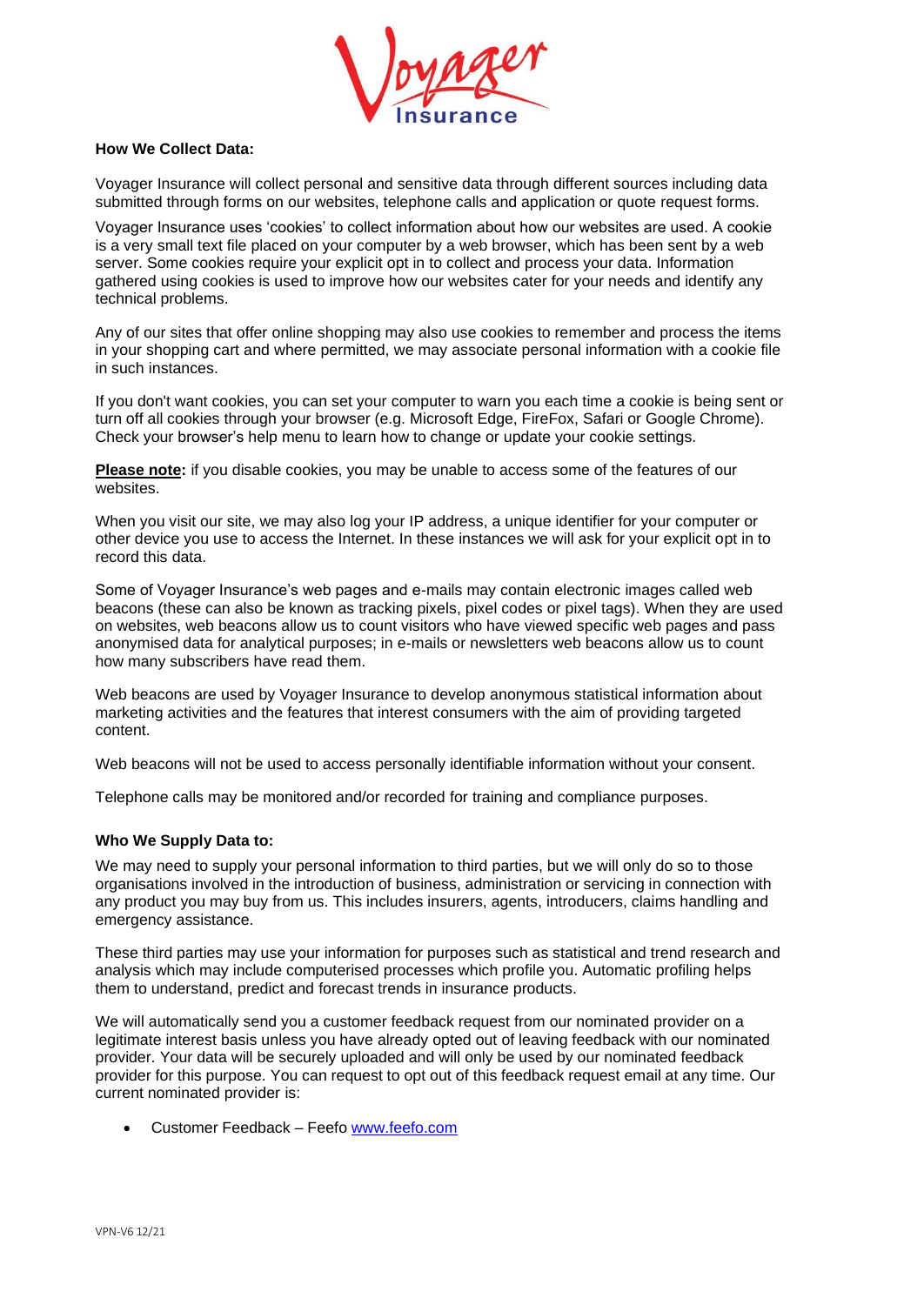

Where you have opted in to receive marketing communications from us your data will be securely uploaded into our nominated service provider's system. Our current nominated provider is:

• Customer Email Communications – Pure360 [www.pure360.com](http://www.pure360.com/)

We may also provide your personal details to regulatory or law enforcement bodies if legally required to do so.

If you have applied for a product there may be some circumstances where we are unable to provide a quotation in which case we will ask for your permission to forward your details to a carefully selected third party with the aim of providing the quotation you have requested.

We will **NOT** sell or pass on your data to a 3 rd party for marketing purposes.

#### **Your Rights:**

You have certain legal rights under UK data protection law and regulations, summarised as follows:

- **The right to be informed** about our data processing activities, including through Privacy Notices such as this.
- **The right of access** to the personal information we hold about you. To request a copy of this information you must make a subject access request in writing to us.
- **The right of rectification**. You may ask us to correct any inaccurate or incomplete data within one month.
- **The right to erasure and to restrict processing**. You have the right to have your personal data erased and to prevent processing except where we have a legal obligation or legitimate interest to process your personal information. You should bear in mind that by exercising this right you may hinder or prevent our ability to provide products and services.
- **The right to data portability**. On your request, we will provide you with your personal data in a structured format.
- **The right to object**. You have particular rights in relation to automated decision making and profiling to reduce the risk that a potentially damaging decision is taken without human intervention. You can object to your personal data being used for profiling, direct marketing or research purposes.

Email: [data@voyagerins.com](mailto:data@voyagerins.com) or Telephone: 01483 806 680

Or write to:

Data Protection Officer, Voyager Insurance Services Ltd. 13-21 High Street, Guildford, Surrey, GU1 3DG

#### **Contacting Voyager Insurance in Relation to your Rights:**

If you have any questions in relation to your rights regarding your data, you can contact Voyager Insurance by using the detail or the address above.

Where you have provided specific consent to the use of your personal data, such as consent for marketing, you may withdraw this consent, subject to the terms in this Privacy Notice.

## **How to Make a Complaint:**

If you wish to make a complaint about how we hold or use your data, please contact us at the address above.